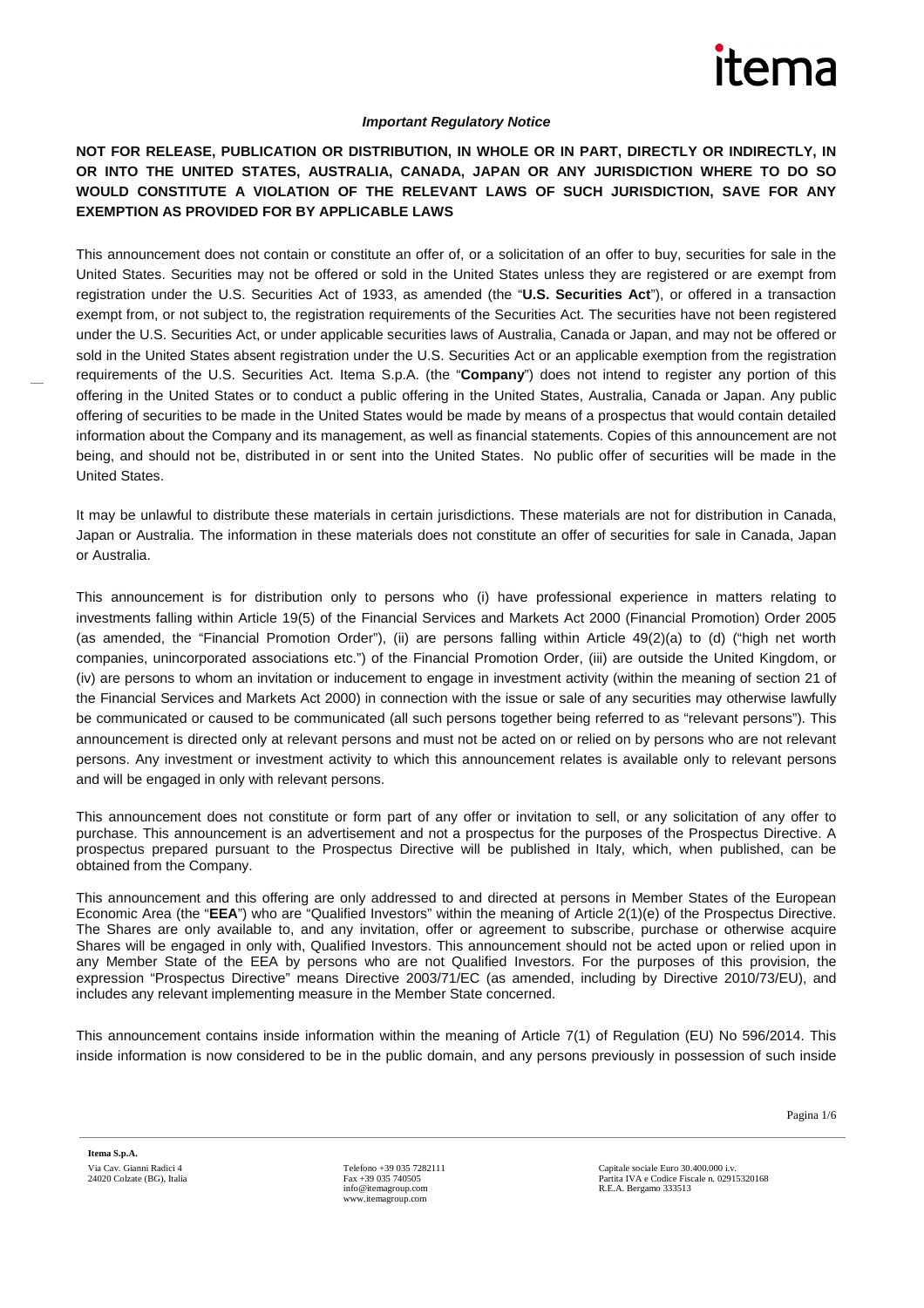# Itema

information will no longer be considered to be in possession of inside information following publication of this announcement.

#### **Information to Distributors**

Solely for the purposes of the product governance requirements contained within: (a) EU Directive 2014/65/EU on markets in financial instruments, as amended ("**MiFID II**"); (b) Articles 9 and 10 of Commission Delegated Directive (EU) 2017/593 supplementing MiFID II; and (c) local implementing measures (together, the "**MiFID II Product Governance Requirements**"), and disclaiming all and any liability, whether arising in tort, contract or otherwise, which any "manufacturer" (for the purposes of the MiFID II Product Governance Requirements) may otherwise have with respect thereto, the shares of the Company (the "**Shares**") have been subject to a product approval process, which has determined that such Shares are: (i) compatible with an end target market of retail investors and investors who meet the criteria of professional clients and eligible counterparties, each as defined in MiFID II; and (ii) eligible for distribution through all distribution channels as are permitted by MiFID II (the "**Target Market Assessment**"). Notwithstanding the Target Market Assessment, distributors should note that: the price of the Shares may decline and investors could lose all or part of their investment; the Shares offer no guaranteed income and no capital protection; and an investment in the Shares is compatible only with investors who do not need a guaranteed income or capital protection, who (either alone or in conjunction with an appropriate financial or other adviser) are capable of evaluating the merits and risks of such an investment and who have sufficient resources to be able to bear any losses that may result therefrom. The Target Market Assessment is without prejudice to the requirements of any contractual, legal or regulatory selling restrictions in relation to the offering. Furthermore, it is noted that, notwithstanding the Target Market Assessment, the Joint Global Coordinators will only procure investors who meet the criteria of professional clients and eligible counterparties.

For the avoidance of doubt, the Target Market Assessment does not constitute: (a) an assessment of suitability or appropriateness for the purposes of MiFID II; or (b) a recommendation to any investor or group of investors to invest in, or purchase, or take any other action whatsoever with respect to the Shares.

Each distributor is responsible for undertaking its own target market assessment in respect of the Shares and determining appropriate distribution channels.

No representation or warranty, express or implied, is made by Banca IMI S.p.A., Credit Suisse Securities (Europe) Limited, and Banca Akros S.p.A. (the "**Managers**"), or any of their respective affiliates, or any of their or their affiliates' respective directors, officers, employees, advisers or agents as to the accuracy or completeness or verification of the information contained in this announcement, and nothing contained herein is, or shall be relied upon as, a promise or representation by the Managers in this respect, whether as to the past or future. None of the Managers assumes any responsibility for its accuracy, completeness or verification and accordingly the Managers disclaim, to the fullest extent permitted by applicable law, any and all liability whether arising in tort, contract or otherwise which they might otherwise be found to have in respect of this announcement or any such statement.

The Managers are each acting exclusively for the Company and the shareholders selling Shares in the transaction referred to in this announcement and for no-one else in connection with any transaction mentioned in this announcement and will not regard any other person (whether or not a recipient of this announcement) as a client in relation to any such transaction and will not be responsible to any other person for providing the protections afforded to their respective clients, or for advising any such person on the contents of this announcement or in connection with any transaction referred to in this announcement. In connection with the transaction referred to in this announcement, the Managers will receive a fee from the Company and such selling shareholders for the services provided by them. Key inputs on the fee depend on the size and price of the offering. The contents of this announcement have not been verified by the Managers.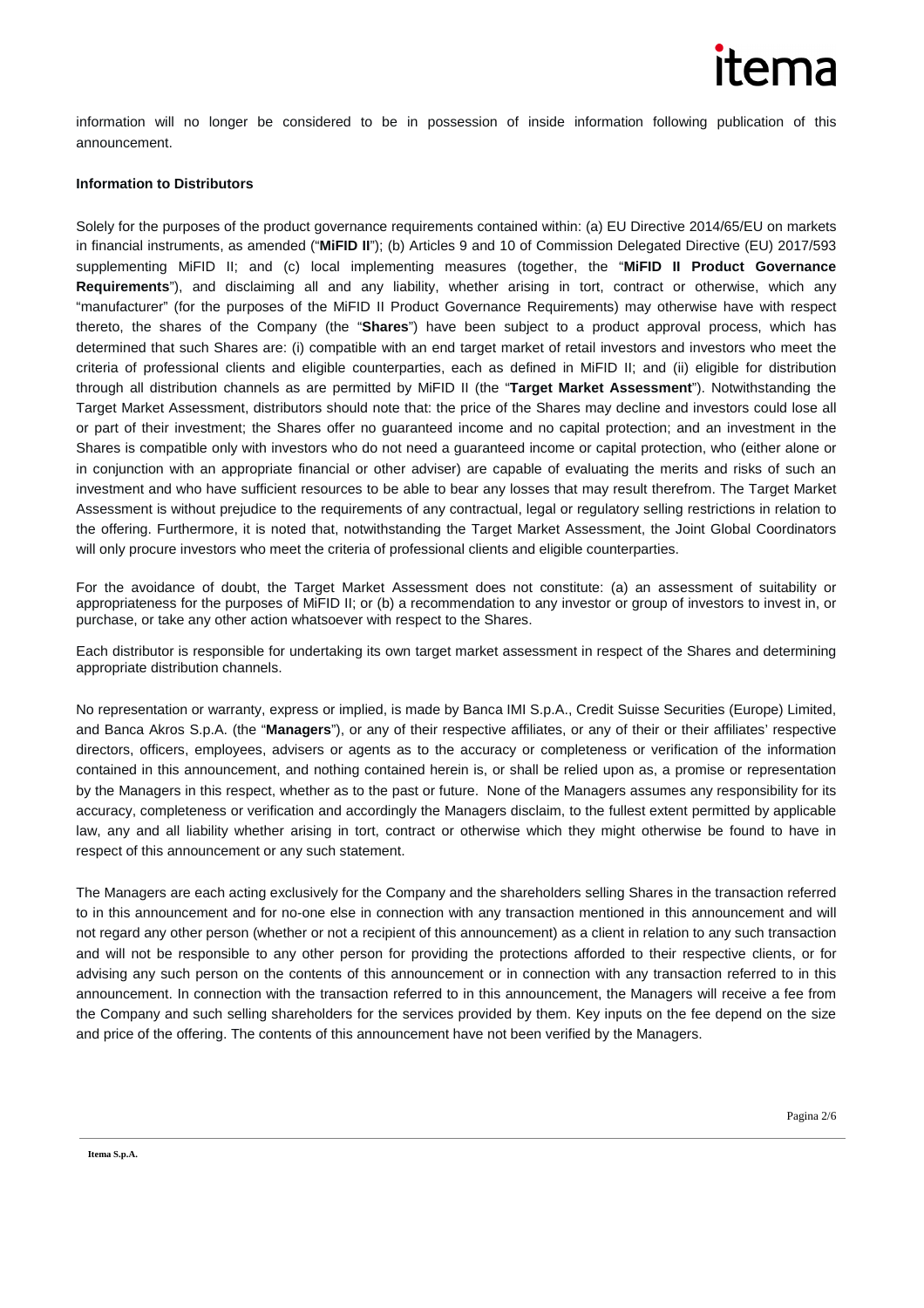

## **COMUNICATO STAMPA**

#### **ITEMA PRESENTA LA DOMANDA DI AMMISSIONE A QUOTAZIONE DELLE PROPRIE AZIONI SUL MERCATO TELEMATICO AZIONARIO ORGANIZZATO E GESTITO DA BORSA ITALIANA**

#### **L'Operazione prevede una parte delle azioni offerte in sottoscrizione dalla Società e una parte in vendita dagli azionisti**

## **Le azioni verranno offerte ad investitori istituzionali in Italia ed all'estero**

Colzate (BG), 9 aprile 2018

Itema S.p.A. ("**Itema**" o la "**Società**") presenta in data odierna a Borsa Italiana S.p.A. la domanda di ammissione a quotazione delle proprie azioni ordinarie sul Mercato Telematico Azionario organizzato e gestito da Borsa Italiana S.p.A., ricorrendone i presupposti, segmento STAR, nell'ambito del proprio processo di quotazione (l'"**Operazione**").

Nel contesto dell'Operazione, la Società ha altresì predisposto la nota informativa sugli strumenti finanziari oggetto dell'Operazione e la nota di sintesi, che deposita in data odierna presso Consob ai fini della loro pubblicazione, all'esito della relativa istruttoria.

La nota informativa e la nota di sintesi, unitamente al documento di registrazione già depositato presso Consob in data 7 marzo 2018, costituiscono il prospetto di quotazione (il "**Prospetto**").

Ai fini di soddisfare il requisito della sufficiente diffusione delle azioni della Società, è previsto che le azioni ordinarie della Società siano collocate esclusivamente presso investitori istituzionali in Italia e all'estero, al di fuori degli Stati Uniti, in conformità a quanto disposto dalla Regulation S ai sensi dello United States Securities Act del 1933 (il "**Securities Act**"), e di Canada, Australia e Giappone, fatte salve eventuali esenzioni previste dalle leggi applicabili (l'"**Offerta**").

Le azioni ordinarie oggetto dell'Offerta saranno in parte offerte in sottoscrizione dalla Società (tramite un aumento di capitale di massime n. 20.000.000 di azioni ordinarie, pari al 23,8% del capitale sociale della Società post aumento) e in parte, pari a massime complessive n. 7.250.000, poste in vendita da Società Elettrica Radici S.p.A. ("**SER**") detenuta dalla famiglia erede di Gianni Radici, - attuale socio di maggioranza della Società, titolare di una partecipazione del 60% del capitale sociale della Società - e TAM S.r.l. ("**TAM**") - detenuta dalle famiglie Arizzi e Torri (che detengono altresì direttamente e indirettamente circa il 33% del capitale sociale) - socio titolare, alla data odierna, di una partecipazione del 7,1% del capitale sociale della Società (SER e TAM congiuntamente gli "**Azionisti Venditori**").

**Itema S.p.A.**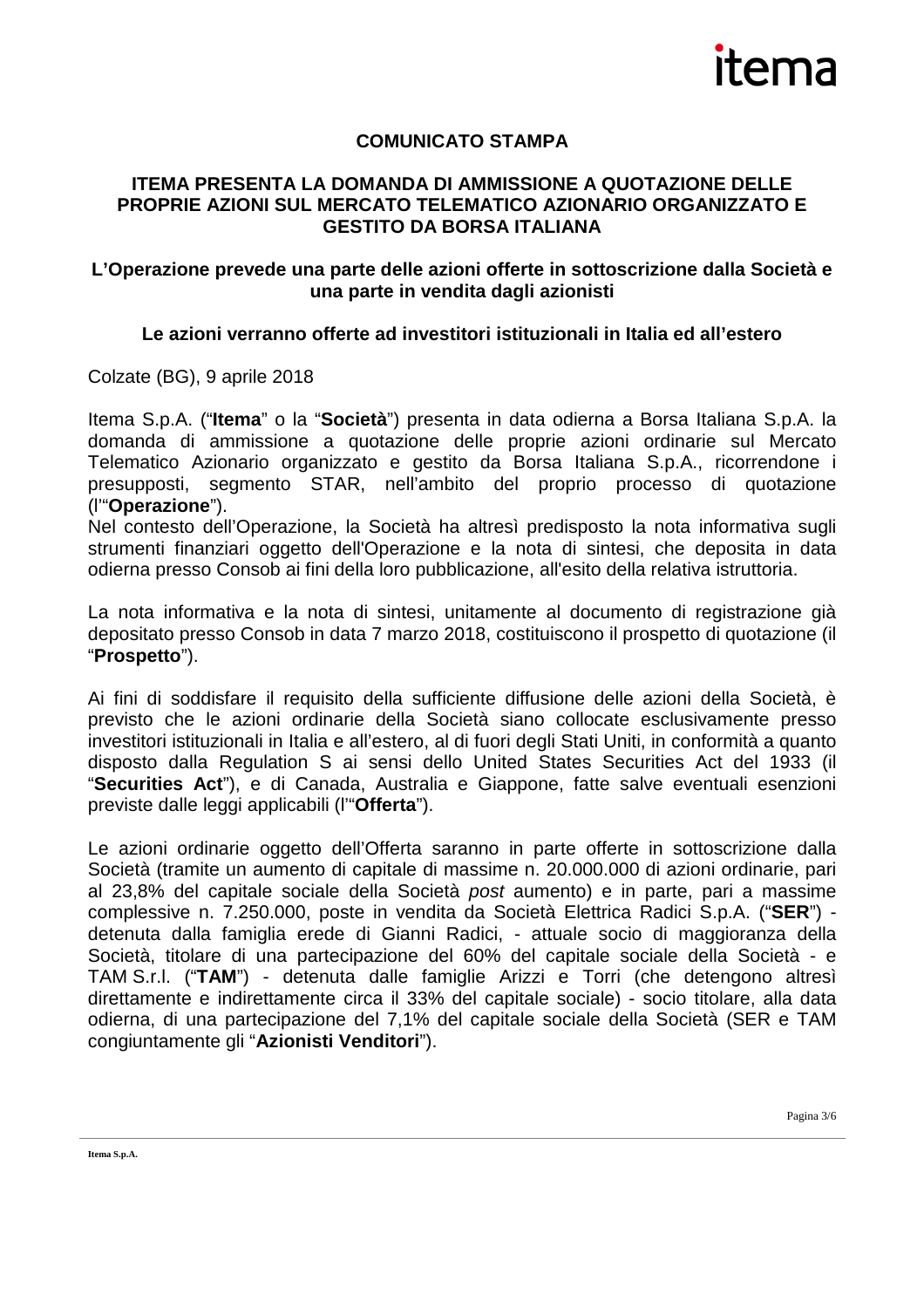

Nel contesto dell'Offerta è, inoltre, prevista la concessione da parte di SER e TAM della c.d. opzione Greenshoe sino a massime complessive n. 3.815.000 azioni della Società. Le azioni ordinarie oggetto dell'Offerta, opzione Greenshoe inclusa, rappresenteranno una percentuale non inferiore al 35% del capitale sociale della Società post aumento.

Il numero complessivo di azioni ordinarie oggetto di Offerta, nonché della c.d. opzione Greenshoe, in aggiunta ad altre condizioni rilevanti della stessa, sarà determinato in prossimità dell'avvio dell'Offerta stessa.

Gli Azionisti Venditori, SER e TAM, assumeranno impegni di lock-up, in linea con la prassi di mercato per questo tipo di operazioni, per un periodo di 180 giorni decorrenti dalla data di avvio delle negoziazioni.

E' previsto che l'Operazione venga completata entro il primo semestre del 2018, compatibilmente con le condizioni di mercato e subordinatamente al rilascio del provvedimento di ammissione a quotazione da parte di Borsa Italiana S.p.A. e all'approvazione del Prospetto da parte di Consob.

Nell'ambito del processo di quotazione la società è assistita da Pirola Corporate Finance S.p.A., come advisor finanziario, dallo studio Pirola Pennuto Zei & Associati, per gli aspetti legali di diritto italiano e di diritto tributario italiano, dallo studio Latham & Watkins per gli aspetti legali di diritto internazionale e dallo Studio Associato - Consulenza legale e tributaria (KPMG) per le attività fiscali di diritto internazionale.

Banca IMI S.p.A., Credit Suisse Securities (Europe) Limited e Banca Akros S.p.A., assistite dallo studio Baker McKenzie, agiscono quali Joint Global Coordinator, Joint Bookrunner nell'ambito dell'Operazione. Banca IMI svolge nell'Operazione anche il ruolo di sponsor e specialista.

## **Informazioni su Itema**

Itema, è leader globale nel campo della produzione e commercializzazione di telai tessili, parti di ricambio e servizi integrati, con una quota di mercato nel segmento dei telai a pinza pari a circa il 20%. Più precisamente, l'attività del gruppo facente capo a Itema si articola in due segmenti, il segmento Weaving, relativo alla progettazione, produzione e commercializzazione di telai tessili e parti di ricambio, nonché alla fornitura dei relativi servizi integrati e di assistenza post-vendita connessi all'attività principale e il segmento Industrial relativo alla produzione e commercializzazione di semilavorati o prodotti finiti ad impiego industriale destinati al settore meccano-tessile e a comparti produttivi diversi.

Nell'ambito del segmento Weaving, Itema offre tre tecnologie di inserzione della trama senza navetta, ovvero la tecnologia a pinza, ad aria ed a proiettile, proponendo soluzioni specifiche per ogni tipologia di tessuto, tra cui tessuti destinati a lavorazioni di alta moda, tessuti industriali e tecnici.

**Itema S.p.A.**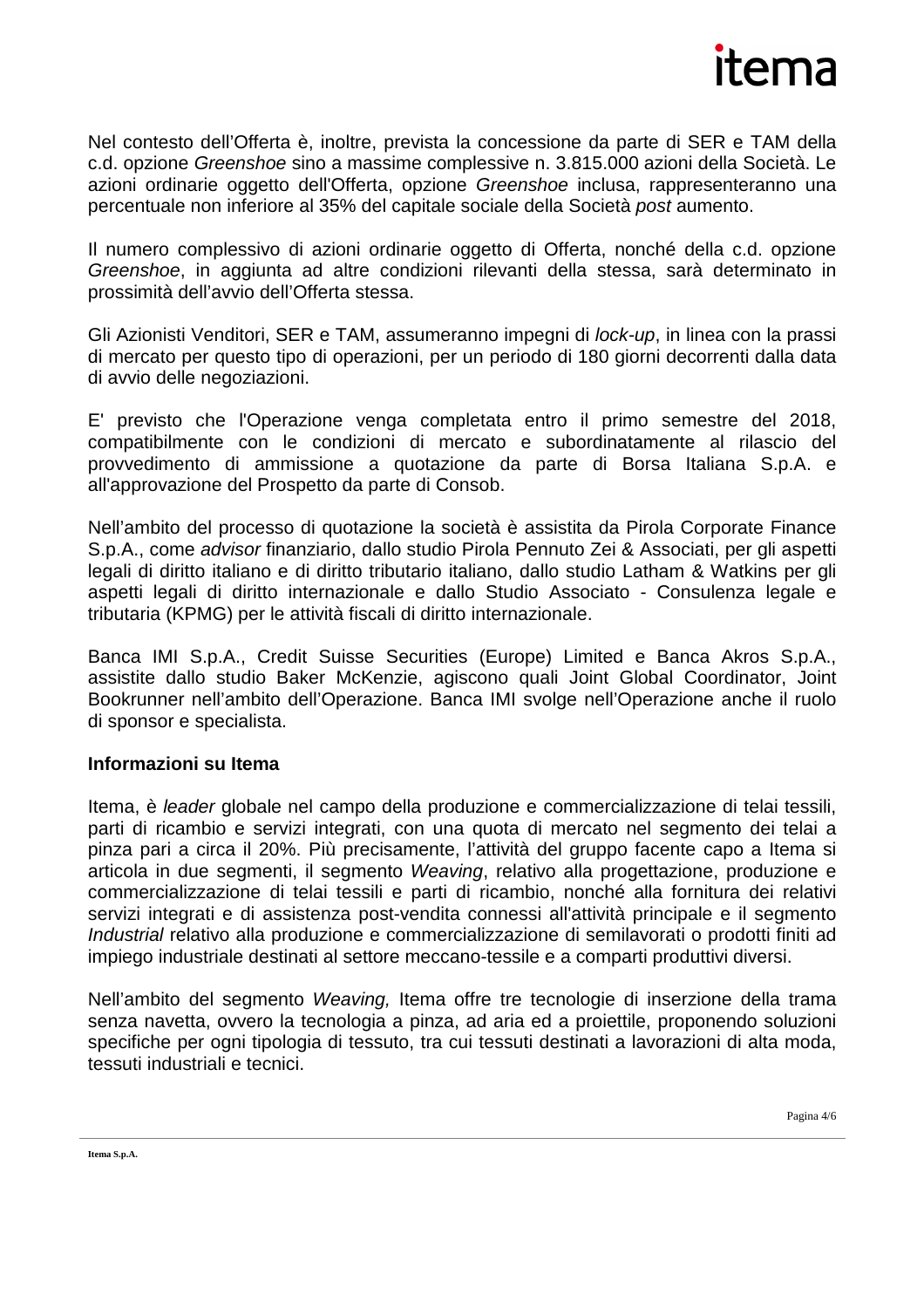

Alla data odierna, il gruppo Itema vanta una presenza capillare su scala globale con dodici sedi e affiliate produttive, commerciali e di assistenza post-vendita, di cui (i) nove relative al segmento Weaving, ubicate in Italia, Cina, Svizzera, India, Giappone, USA, Hong Kong (Cina) e Dubai (UAE), e (ii) tre relative al segmento Industrial, di pertinenza di Lamiflex S.p.A., di cui due ubicate in Italia e una ad Hong Kong (Cina).

Con riferimento all'esercizio chiuso al 31 dicembre 2017, Itema ha deliberato di non distribuire dividendi, mentre ha distribuito dividendi per Euro 15.040 migliaia con riferimento all'esercizio 2016 e all'esercizio 2015.

Alla data del presente comunicato, Itema non ha assunto alcun impegno e non ha adottato alcun programma in merito alla distribuzione di dividendi in esercizi futuri, la quale, pertanto, sarà demandata di volta in volta alle decisioni dell'Assemblea degli azionisti, nel rispetto dei limiti di legge e statutari.

La possibilità di Itema di distribuire dividendi dipende dalla sua capacità di accumulare utili e riserve distribuibili, la quale a sua volta dipende da una serie di fattori non prevedibili alla data del presente comunicato ed in parte al di fuori del controllo di Itema, quali l'andamento economico futuro di Itema, il verificarsi di sopravvenienze negative allo stato non prevedibili e l'andamento generale dell'economia e dei settori di mercato in cui Itema opera. In futuro, pertanto, Itema potrebbe non essere in grado di realizzare utili distribuibili, ovvero, anche a fronte di utili di esercizio distribuibili, decidere di non effettuare distribuzioni a favore degli azionisti o, ancora, di procedere a distribuzioni in misura diversa rispetto al passato.

#### **Dati finanziari selezionati**

Nella seguente tabella sono rappresentati i principali dati ed indicatori economici del gruppo Itema relativi ai periodi chiusi al 31 dicembre 2017 proforma, 31 dicembre 2016 e 31 dicembre 2015:

|                            | Esercizio chiuso al 31 dicembre |         |         |  |
|----------------------------|---------------------------------|---------|---------|--|
| Migliaia di Euro           | 2017 proforma                   | 2016    | 2015    |  |
| Ricavi                     | 305.768                         | 265.850 | 271.659 |  |
| <b>EBITDA</b>              | 25.638                          | 22.055  | 21.513  |  |
| <b>EBITDA</b> %            | 8,4%                            | 8,3%    | 7,9%    |  |
| EBITDA <i>adjusted</i> (1) | 27.662                          | 20.280  | 24.594  |  |
| <b>EBITDA</b> adjusted %   | $9,0\%$                         | 7,6%    | 9,1%    |  |
| <b>EBIT</b>                | 18.463                          | 16.249  | 16.114  |  |
| EBIT %                     | $6.0\%$                         | $6.1\%$ | 5,9%    |  |
| Utile netto                | 18.067                          | 18.610  | 17.723  |  |